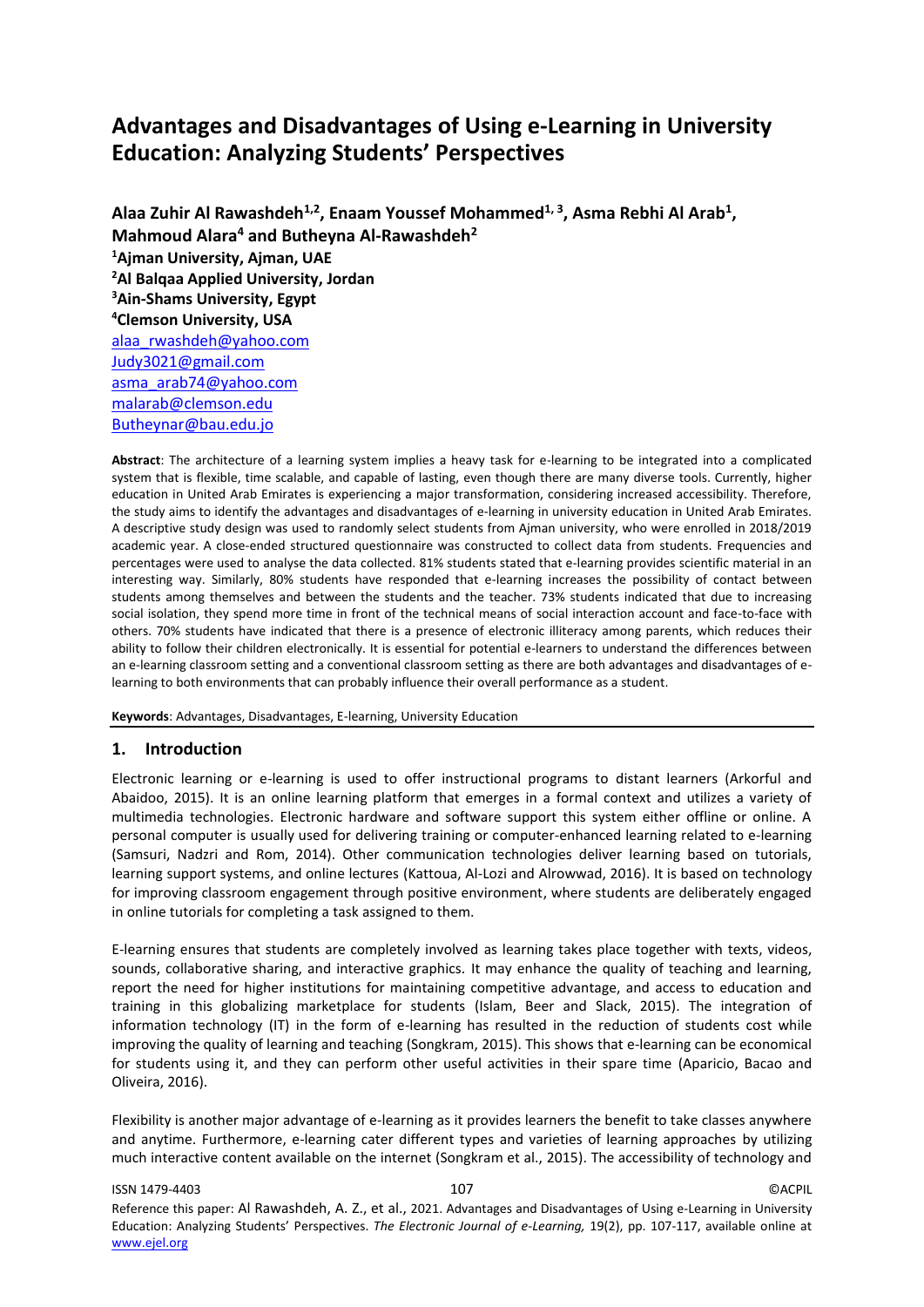wide nature of the internet have generated a surge in the need for web-based learning and teaching. Distance learning is an increasingly expanding environment, which enable users the flexibility to operate outside the barriers of place and time. In university education, online learning is explained as learning that takes place completely or partially over the internet (Gilbert, 2015). Online learning is beneficial to a number of learners and appears as more common in settings from elementary schools to high schools and into post-secondary education.

The role of engagement in e-learning is important for effective learning as it is not merely student-student interaction that matters. There are six different forms of engagement that can be identified in distance learning education: (1) teacher-content (2) content-content (3) student-teacher (4) student-student (5) teacher-teacher and (6) student-content (Talebian, Mohammadi and Rezvanfar, 2014). Theories that encourage adoption of new technologies in the learning process are based on the postulation that students are active participants who pursue and create knowledge throughout a meaningful context. Different means of collaborative tools can be used for communication and collaborative learning (Sarkar, 2012). The architecture of a learning system implies a heavy task for e-learning to be integrated into a complicated system that is flexible, time scalable, and capable of lasting, even though there are many diverse tools. The learning space is left under the control of the instructors and institutions using conventional learning management system (LMS) irrespective of any external tools (Sarrab, Al-Shihi and Rehman, 2013). In particular, this leaves minimal space for learners to organize their digital learning space and to carry-forward their activities.

Currently, higher education in United Arab Emirates is experiencing a major transformation, considering increased accessibility. Knowledge is being created and implemented to the higher education setting with innovative ways to obtain and share information and changes in technology at a rapid rate. Educational institutions are providing online classes or courses using online elements and a face-to-face course delivery. Universities deliver almost all courses using web-based technology to facilitate course contents' delivery, assessments, and assignments. Therefore, it becomes essential for understanding the advantages and disadvantages as perceived by the learners and further act upon the enhancement areas for a successful integration of online learning, based on the increasing importance of online learning programs. Hence, the study aims to identify the advantages and disadvantages of e-learning in university education in United Arab Emirates (UAE). The study further highlights the barreirs that students face in the use of e-learning, which are outlined in the form of disadvantages highlighted by students through their responses. Considering the study aim, following questions will be answered in this study.

- 1. What are some advantages and disadvantages of using e-learning when implemented in the university education?
- 2. What are some major barreirs identified by students in the e-learning?

## **2. Literature Review**

Sociocultural theory and constructivism are beneficial to explain the use of social networks in online learning, collaborative learning, and importance of social integration in online social learning environments. Lev Vygotsky (1987) has explained that children learn effectively in a social environment, and create meaning using engagement with others. A child is able to perform and solve more complicated tasks that he/she can autonomously with direction, support, and collaboration. Students can actively participate in the learning process, if the classes are managed to support learning using discovery. This type of learning offer students to inductively and independently provide conclusions, lead to the development of intellectual abilities, and increase the quality of durability and knowledge.

## **2.1 Advantages of E-learning**

The implementation of e-learning in education has been favourable in multiple contexts. Previous studies, have presented several advantages associated by the implementation of e-learning technologies into university education (Raspopovic et al., 2017). E-learning has been viewed as the ability to focus on the requirements of individual learners. For instance, focusing on the needs of individual learners can deliver knowledge in digital age effectively as compared to educational institutions' needs or instructors (Huang and Chiu, 2015). Objectives can be achieved in the shortest time with least efforts through e-learning. When managing the e-learning environment, its effect on educational learning are observed in providing equal access to the information regardless of the users' locations, their ethnic origins, races, and ages. The environment for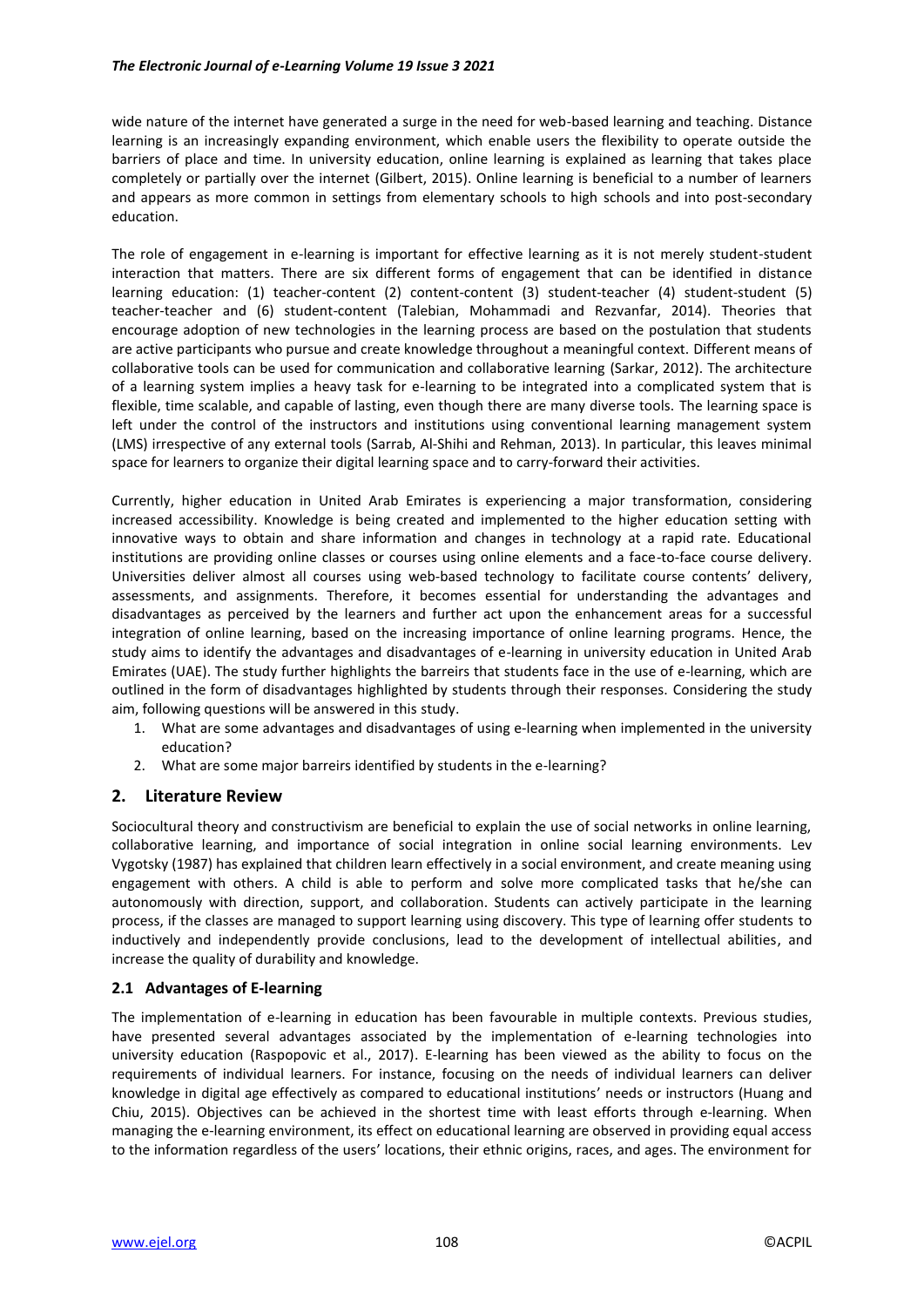e-learning also help students or learners to rely on themselves so that instructors are no longer the solitary knowledge source rather they serve as guides and advisors (Joshua et al., 2016).

Several studies have shown the positive effects of e-learning from the insights of learners or students (Gautam and Tiwari, 2016; Martínez-Caro, Cegarra-Navarro and Cepeda-Carrión, 2015; Chang, 2016). For instance; elearning allows to observe much flexible learning ways to go for classes with much reduced need for travel. Learners are allowed to get deeper insights of the information through activities that are carried-out in the classroom through interactive video facility (Gautam and Tiwari, 2016; Martínez-Caro, Cegarra-Navarro and Cepeda-Carrión, 2015). This allow learners to respond promptly toward the activities.

It is important for instructors to embrace the advanced technology throughout the process of teaching and; therefore, learning has a range of skills in information and communication technology (ICT) (Aithal and Aithal, 2016). It is also observed that e-learning systems allow enhanced communication between students, and instructors. Part time and full-time students can actively participate in the online degree courses selected from any location or place, providing people who are traveling or relocated, an easily accessible resource for experience and learning (Radu, Radu and Croitoru, 2015). The integration and use of e-learning offers disabled people an opportunity for advancing their education from any location. Four common types of e-learning systems have been developed which includes; Learning Content Management System (LCMS), Learning Support System (LSS), Learning Design System (LDS), and Learning Management System (LMS) (Adzharuddin and Ling, 2013). Although all the system has a similar name, however, the function of each system is different. In the process of e-learning, LMS has been widely used by various education institutions. It is further regarded as a platform that is used to manage user's experience while interacting with e-learning content. LMS in general perform three common functions, which include; presenting and systematizing training content, create assignments to test and solidify knowledge, to evaluate progress (Rietsema, 2016). The LMS software is further used to publish, plan, deliver, and place self placed online courses. Muruthy & Yamin (2017) in their study examined how LMS is effective for students enrolled in higher education institutions, along with their usage in the learning process. A number of advantages were outlined in this study. First include flexibility, as the use of LMS resulted in increased collaboration between faculty and students. It is further effective in enhancing the institutional practices which requires learner's involvement. LMS is also effective in promoting centralized learning, easy upgrades, simplified learning process, low cost, centralized learning etc (Muruthy & Yamin, 2017).

Other important benefits as highlighted by Al-Handhali, Al-Rasbi, & Sherimon (2020) indicated several benefits of LMS, making it user friendly, effective in managing time, provide ease in the management of courses, teachers, facilities, generate reports. It further provides timely reminder to users which include; date of deliveries, answering questions, test dates etc. Aydin & Tirkes (2010) in their study analyzed the usefulness of LMS and Moodle. Findings of the study indicated that Moodle, undoubtedly is one of the effective tools of LMS. Some of the identified advantages include its flexibility following the modules employed and help in any in teaching through any style or environment mode. Considering the modular design and its user interface, Moodle's superior rate of usability along with its competitors. However, considering the learning environment Moodle has been recognized as easy to use due to variety of options available. Besides, increase in the user authentication options, easy installation process along with the maintenance in Moodle helps in increasing the frequency of usage (Aydin & Tirkes, 2010).

## **2.2 Disadvantages of E-learning**

Despite of the significant advantages of e-learning, students encounter several challenges which ultimately lead towards either limited or negative outcomes. Such as; Arkorful and Abaidoo (2015) in their study outlined that e-learning, in certain cases is held through remoteness and contemplation resulting in lack of student's interaction. In comparison with the contemporary mode of education, e-learning might result in being less effective due to the absence of face to face encounter with instructions or teachers. Since in e-learning method, assessments are generally held online which reduces the possibility of restricting illegitimate activities such as; cheating, plagiarism etc (Arkorful and Abaidoo, 2015). The absence of essential personal interactions is the most noticeable drawback of e-learning, not only among colleague learners, but also between instructors and learners (Islam, Beer and Slack, 2015). There is a scarcity of community in the online learning environment as student-student engagement is much less of a concern when compared with studentinstructor interaction. Gilbert (2015) highlighted that most of the students wish to work autonomously to avoid the need to interact with their classmates. Cultural barrier is another important disadvantage of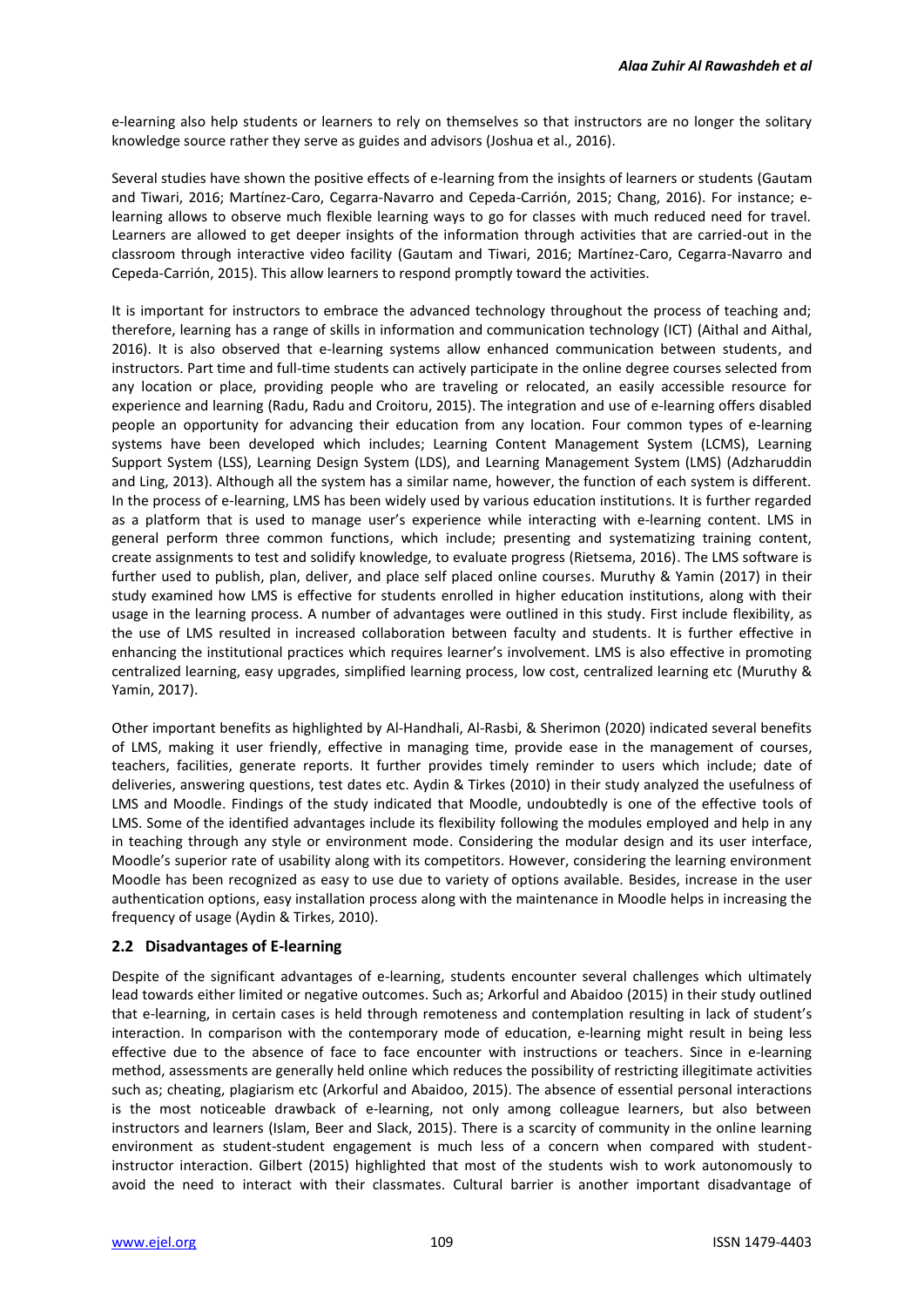introducing an online course. Aparicio, Bacao and Oliveira, (2016) in their study evaluated the influence of cultural characteristics which includes individualism and collectivism in determining the perceived success of elearning. Findings of the study indicated a significant influence of individualism and collectivism on organizational and individual impacts.

Technology is a platform that can be easily acquired for granted when it is engaged into daily life, but it is not widely used because of the lack of monetary benefits for achieving access. The global knowledge available on the internet is led by increasing the proportion of computers and other electronic devices to students (Talebian, Mohammadi and Rezvanfar, 2014). Another disadvantage is maintaining motivation in an online course that online learners experience. Students who lack self-motivation and independence had reduced success rates as compared to their counterparts (Sarkar, 2012). Learners that lack self-regulation have a tendency to not assign sufficient time for completing assignments; therefore, switching in poor quality work or late assignments. Overall, successful students have stronger beliefs that they will succeed, better technology skills and access, higher self-responsibility, and higher self-organization skills (Sarrab, Al-Shihi and Rehman, 2013). Students must be able to assess the motivating factors to continue the momentum throughout the duration of the course. Students lack motivation and can easily lose sight of their original objective, rapidly become lost within the course, and consequently withdraw from the course (Raspopovic et al., 2017). Therefore, it is pertinent to determine the success of an individual to undertake an online course by understanding learning styles and self-behaviour.

## **3. Material and Methods**

## **3.1 Study Design and Setting**

A cross sectional study design is adopted to identify the advantages and disadvantages of e-learning in university education. Higher education institutes were focused in this study while UAE was targeted as preferred study setting.

### **3.2 Population and Sampling**

University students in UAE have been considered as population for this study and; thus, students enrolled in Ajman University in the second semester of the academic year 2018-2019 were considered as study population. Students in other semesters and academic years were excluded from the inclusion criteria. None of the faculty staff was considered as a part of this study. Based on the sample size calculation and number of students studying in second semester, 100 students were randomly selected as a sample for this study, with an equal male and female ratio.

## **3.3 Procedure**

Prior to the data collection, a permission was acquired from the academic's director of Ajman university and the nature and objective of the study was explained in a formal arranged meeting. After obtaining permission and ethical approval from Ajman University ethical committee, consent forms were signed from students who wish to participate in the study. All the students were ensured that their participation and personal information will be kept confidential. A close-ended structured questionnaire was constructed to collect data from students.

#### **3.4 Instrument**

The questionnaire comprised of two sections; first section presents information about age, gender, department, program, place of residence, nationality, and social status. Second part was further subdivided into two sections; (1) advantages, and (2) disadvantages of e-learning. 18 items comprised in the first subsection and 16 items comprised in the second sub-section.

## **3.5 Reliability and Validity**

The questionnaire was evaluated from experts in the sociological department of Ajman University before using it for data collection. Corrections were made in the questionnaire, considering the suggestions of experts to ensure its validity. On the other hand, Cronbach alpha was used to measure the reliability of the questionnaire items. In this regard, 15 students were included in the pilot study to check the reliability of the questionnaire. The participants included in the pilot study were excluded from the final sample. After performing pilot study, Cronbach alpha confirmed the reliability of the study as its coefficient exceeds the standard benchmark of 70% to show high reliability of the questionnaire items.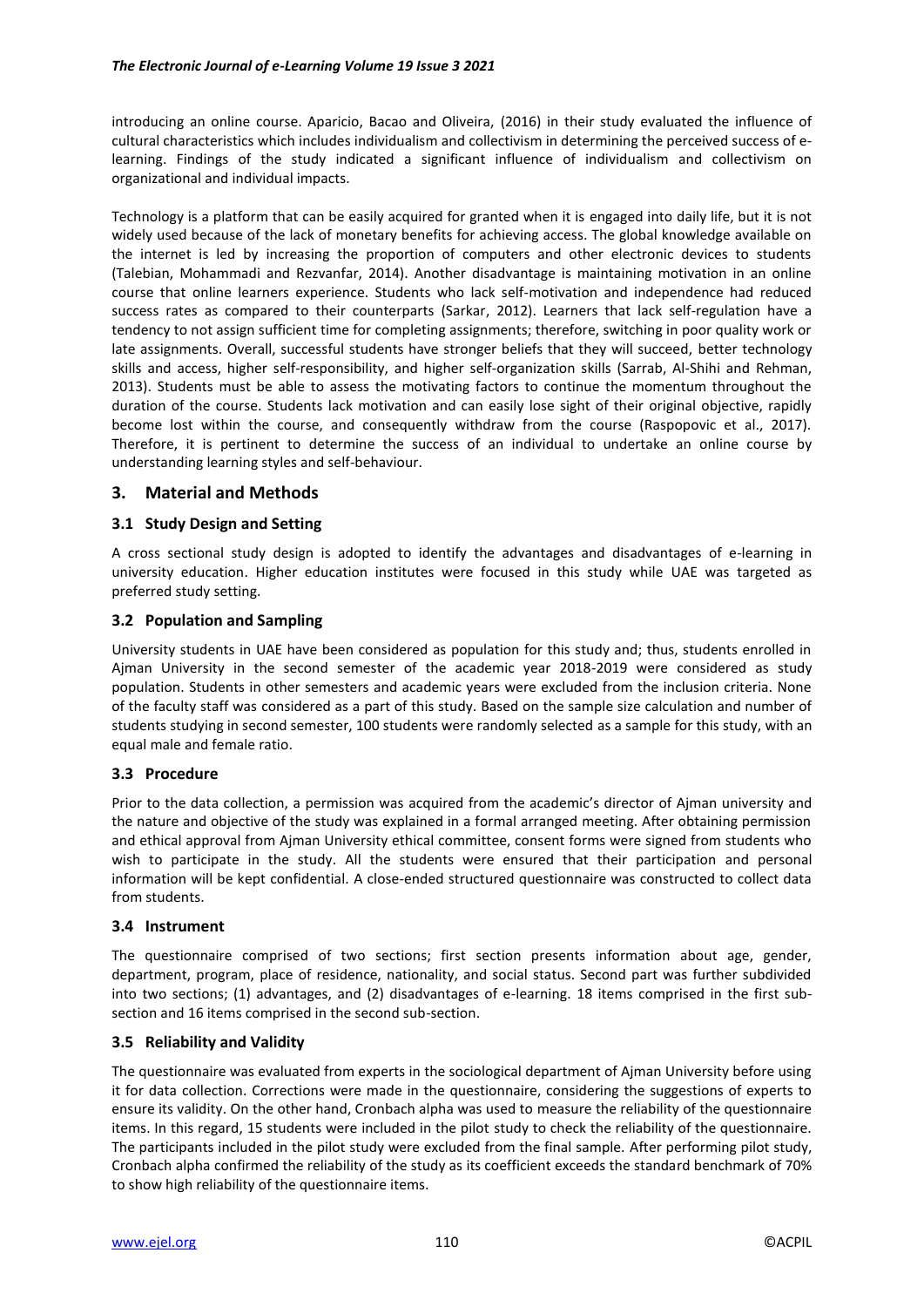## **3.6 Data Analysis**

Data collected were analysed using frequencies and percentages as part of descriptive statistics through statistical package for social sciences (SPSS) version 20.0.

## **4. Results**

Table 1 shows demographic characteristics. The findings show an equal proportion of students (50% male and 50% female). Most of the study sample was in the age group 20-22 years (43%), 24% in the age group of 23–25 years, 15% in the age group of 17-19 years while 8% in the age group of 26-28 years.

| <b>Variables</b>                 | <b>Frequency</b>                                             | Percentage |  |  |
|----------------------------------|--------------------------------------------------------------|------------|--|--|
|                                  | Gender                                                       |            |  |  |
| Male                             | 50                                                           | 50%        |  |  |
| Female                           | 50                                                           | 50%        |  |  |
|                                  | Age                                                          |            |  |  |
| $17-19$ years                    | 15                                                           | 15%        |  |  |
| 20-22 years                      | 43                                                           | 43%        |  |  |
| 23-25 years                      | 24                                                           | 24%        |  |  |
| 26-28 years                      | 8                                                            | 8%         |  |  |
| Greater than 28                  | 10                                                           | 10%        |  |  |
|                                  | <b>Department</b>                                            |            |  |  |
| Science (Engineering, Medicine,  | 69                                                           | 69%        |  |  |
| Pharmacy, IT)                    |                                                              |            |  |  |
| Humanity                         | 31                                                           | 31%        |  |  |
| (Law, Administration, Humanities |                                                              |            |  |  |
| and Science, Media)              |                                                              |            |  |  |
|                                  | Program                                                      |            |  |  |
| <b>Bachelor</b>                  | 93                                                           | 93%        |  |  |
| Post-graduate                    | $\overline{7}$                                               | 7%         |  |  |
|                                  | <b>Overall Ranking of School in Learning and Development</b> |            |  |  |
| Acceptable                       | 6                                                            | 6%         |  |  |
| Good                             | 33                                                           | 33%        |  |  |
| Very Good                        | 43                                                           | 43%        |  |  |
| Excellent                        | 18                                                           | 18%        |  |  |
| <b>Place of Residence</b>        |                                                              |            |  |  |
| Dubai                            | 8                                                            | 8%         |  |  |
| Sharjah                          | 29                                                           | 29%        |  |  |
| Ras Al Khaimah                   | $\overline{7}$                                               | 7%         |  |  |
| Ajman                            | 56                                                           | 56%        |  |  |
|                                  | <b>Nationality</b>                                           |            |  |  |
| Emirates                         | 30                                                           | 30%        |  |  |
| Non-Emirati                      | 70                                                           | 70%        |  |  |
|                                  | <b>Social Status</b>                                         |            |  |  |
| Unmarried                        | 82                                                           | 82%        |  |  |
| Married                          | 18                                                           | 18%        |  |  |
| Absolute                         | $\mathsf 0$                                                  | 0%         |  |  |
| Widowed                          | 0                                                            | 0%         |  |  |
|                                  | <b>Practical Status</b>                                      |            |  |  |
| Works                            | 23                                                           | 23%        |  |  |
| Does not work                    | 77                                                           | 77%        |  |  |

Findings in Table 2 of the study show that the majority of the study members agree that there are positives to the use of e-learning. 81% students have stated that e-learning provides scientific material in an interesting way. Similarly, 80% students have responded that e-learning increases the possibility of communication and interaction between students and with teacher. Furthermore, 78% students indicate that e-learning enable students to communicate with the teacher by e-mail at any time and any place and provides the subject throughout the day and all days of the week.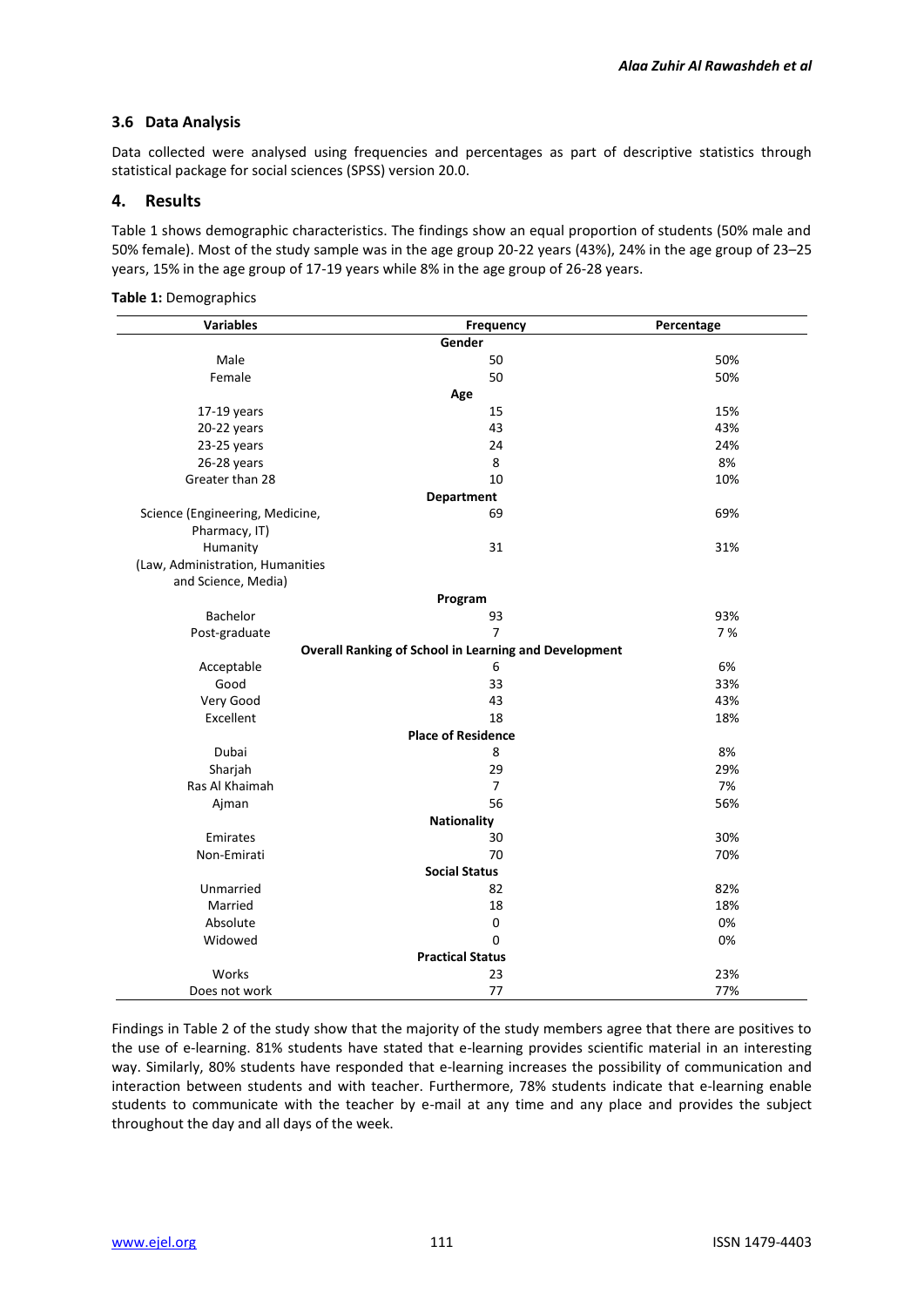#### **Table 2:** Advantages of E-learning

| Rank           | Items                                       | Agree % | Somewhat agree % | Not agree % |
|----------------|---------------------------------------------|---------|------------------|-------------|
| 4              | The use of computers                        | 77      | 16               | 7           |
|                | raises the level of                         |         |                  |             |
|                | students' culture and                       |         |                  |             |
|                | skills                                      |         |                  |             |
| $\mathbf 1$    | Provides scientific                         | 81      | 15               | 4           |
|                | material in an                              |         |                  |             |
|                | interesting way                             |         |                  |             |
| 8              | Help students in                            | 71      | 21               | 8           |
|                | retaining information                       |         |                  |             |
|                | for long periods.<br>Provides immediate and |         |                  |             |
|                | continuous feedback to                      |         |                  |             |
|                | the learner                                 |         |                  |             |
| 6              | Increases the learner's                     | 75      | 20               | 5           |
|                | motivation to learn                         |         |                  |             |
| $\overline{7}$ | Encourage students to                       | 72      | 21               | 7           |
|                | participate rather than                     |         |                  |             |
|                | listen                                      |         |                  |             |
| 10             | Raise the level of                          | 68      | 19               | 13          |
|                | students' achievement                       |         |                  |             |
|                | of the scientific subject                   |         |                  |             |
| $\overline{7}$ | Helps increase student-                     | 72      | 20               | 8           |
|                | teacher interaction                         |         |                  |             |
| 10             | Helps in increasing                         | 68      | 20               | 12          |
|                | student-teacher                             |         |                  |             |
| 11             | interaction<br>Increases students'          | 66      | 22               | 12          |
|                | capacity of learning                        |         |                  |             |
| 9              | Enriches the curriculum                     | 69      | 17               | 14          |
| 5              | Students can self-learn                     | 76      | 16               | 8           |
|                | through digital vessels                     |         |                  |             |
|                | such as CDs or the                          |         |                  |             |
|                | internet                                    |         |                  |             |
| $\mathsf 3$    | Students can                                | 78      | 13               | 9           |
|                | communicate with the                        |         |                  |             |
|                | teacher by e-mail                           |         |                  |             |
|                | anytime and anywhere.                       |         |                  |             |
| 12             | Helps family                                | 63      | 20               | 17          |
|                | communicate with the                        |         |                  |             |
|                | university to follow and                    |         |                  |             |
| 13             | guide their children<br>Take into account   | 57      | 28               | 15          |
|                | individual differences                      |         |                  |             |
|                | between students'                           |         |                  |             |
|                | levels.                                     |         |                  |             |
| 9              | Helps minimize tutoring.                    | 69      | 16               | 15          |
| $\sqrt{4}$     | Reduces administrative                      | 77      | 14               | 9           |
|                | burdens for university                      |         |                  |             |
|                | and faculty member                          |         |                  |             |
| 3              | The course is                               | 78      | 15               | 7           |
|                | available7/24                               |         |                  |             |
| $\mathbf 2$    | Increase the possibility                    | 80      | 16               | 4           |
|                | of communication                            |         |                  |             |
|                | between students                            |         |                  |             |
|                | among themselves and                        |         |                  |             |
|                | between students and<br>teachers            |         |                  |             |
|                |                                             |         |                  |             |

Table 3 shows that the study members agree that there are drawbacks to the use of e-learning at Ajman University. 73% students indicate that due to increasing social isolation, they spend more time in front of the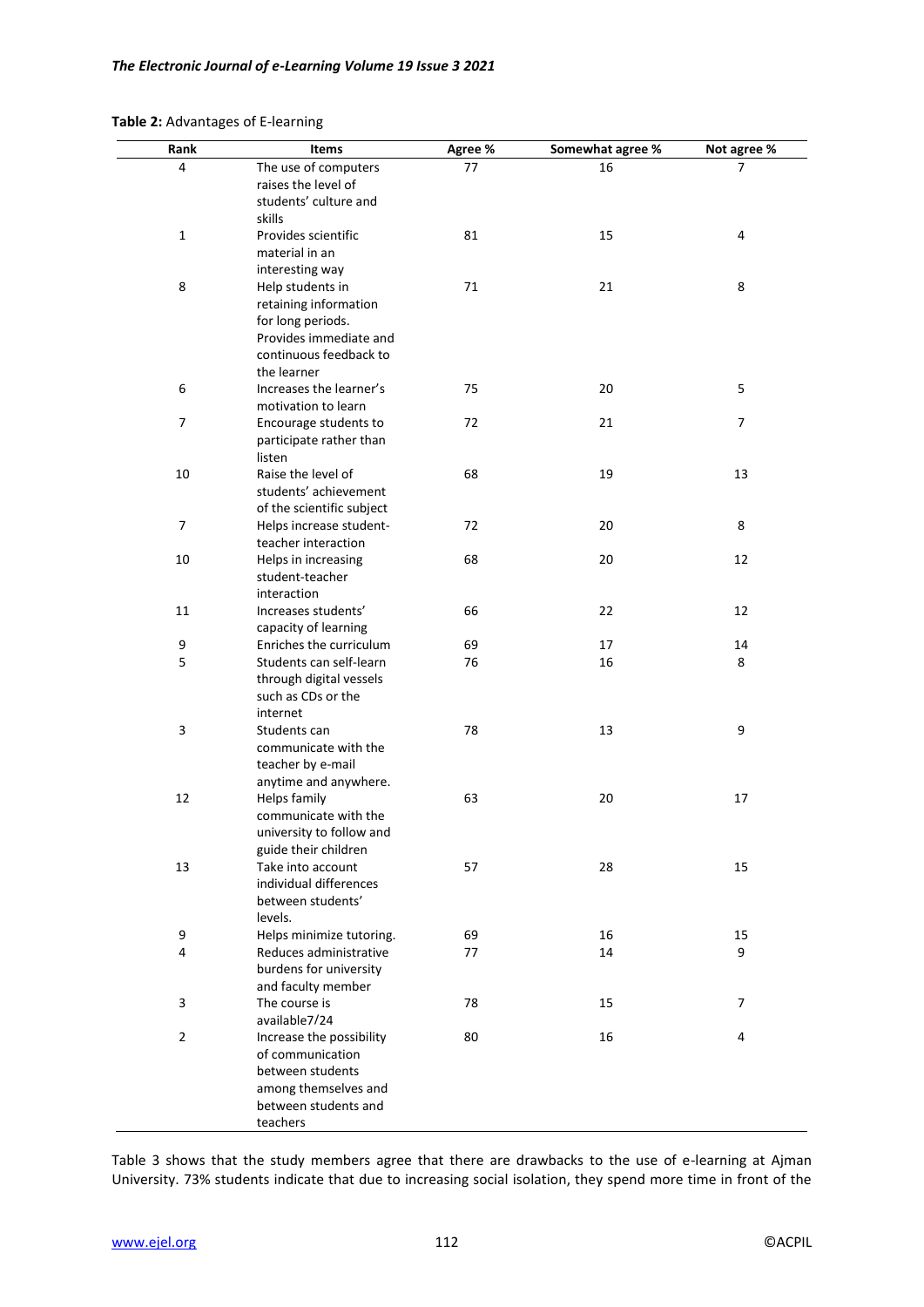technical means of social interaction account and face-to-face with others. 70% students have indicated that there is a presence of electronic illiteracy among parents, which reduces their ability to follow their children electronically. 68% students have revealed that the application of e-learning needs to a certain extent of qualified users to deal with technological developments used in this type of education.

| Rank           | <b>Items</b>               | Agree % | Somewhat agree % | Not agree % |
|----------------|----------------------------|---------|------------------|-------------|
| $\overline{2}$ | The presence of            | 70      | 18               | 21          |
|                | electronic illiteracy      |         |                  |             |
|                | among parents reduces      |         |                  |             |
|                | their ability to follow    |         |                  |             |
|                | their children             |         |                  |             |
|                | electronically             |         |                  |             |
| 4              | <b>Effectively affects</b> | 66      | 25               | 9           |
|                | students (radiation,       |         |                  |             |
|                | electromagnetic field,     |         |                  |             |
|                | obesity, etc).             |         |                  |             |
| 4              | Hinder technical failures  | 66      | 25               | 9           |
|                | in educational scientific  |         |                  |             |
|                | devices                    |         |                  |             |
| $\mathbf 1$    | Increases students'        | 73      | 17               | 10          |
|                | social isolation (spends   |         |                  |             |
|                | longer time in front of    |         |                  |             |
|                | technology at the          |         |                  |             |
|                | expense of social          |         |                  |             |
|                | interaction face to face   |         |                  |             |
|                | with others)               |         |                  |             |
| 8              | Difficulty in providing    | 59      | 24               | 17          |
|                | extracurricular            |         |                  |             |
|                | classroom activity         |         |                  |             |
|                | classes                    |         |                  |             |
| 9              | Difficulty applying        | 58      | 22               | 20          |
|                | calendar methods and       |         |                  |             |
|                | tools.                     |         |                  |             |
| 5              | Students focus on          | 64      | 18               | 18          |
|                | technology without         |         |                  |             |
|                | paying attention to        |         |                  |             |
|                | scientific content, which  |         |                  |             |
|                | reduces their              |         |                  |             |
|                | understanding              |         |                  |             |
| 12             | Increases students'        | 50      | 28               | 22          |
|                | burdens and                |         |                  |             |
|                | responsibilities           |         |                  |             |
| 11             | Increases the              | 51      | 22               | 27          |
|                | phenomenon of              |         |                  |             |
|                | cheating in tests          |         |                  |             |
| 10             | Limit the role of the      | 57      | 23               | 20          |
|                | teacher in guiding         |         |                  |             |
|                | students, which affects    |         |                  |             |
|                | their behaviour and        |         |                  |             |
|                | ethics                     |         |                  |             |
| 8              | The greater focus of e-    | 59      | 27               | 14          |
|                | learning on the            |         |                  |             |
|                | cognitive side rather      |         |                  |             |
|                | than the skill and         |         |                  |             |
|                | emotional side             |         |                  |             |
| 3              | The application of e-      | 68      | 24               | 8           |
|                | learning needs a certain   |         |                  |             |
|                | type of qualified users    |         |                  |             |
|                | to deal with the           |         |                  |             |
|                | technological              |         |                  |             |
|                | developments used in       |         |                  |             |

**Table 3:** Disadvantages of E-learning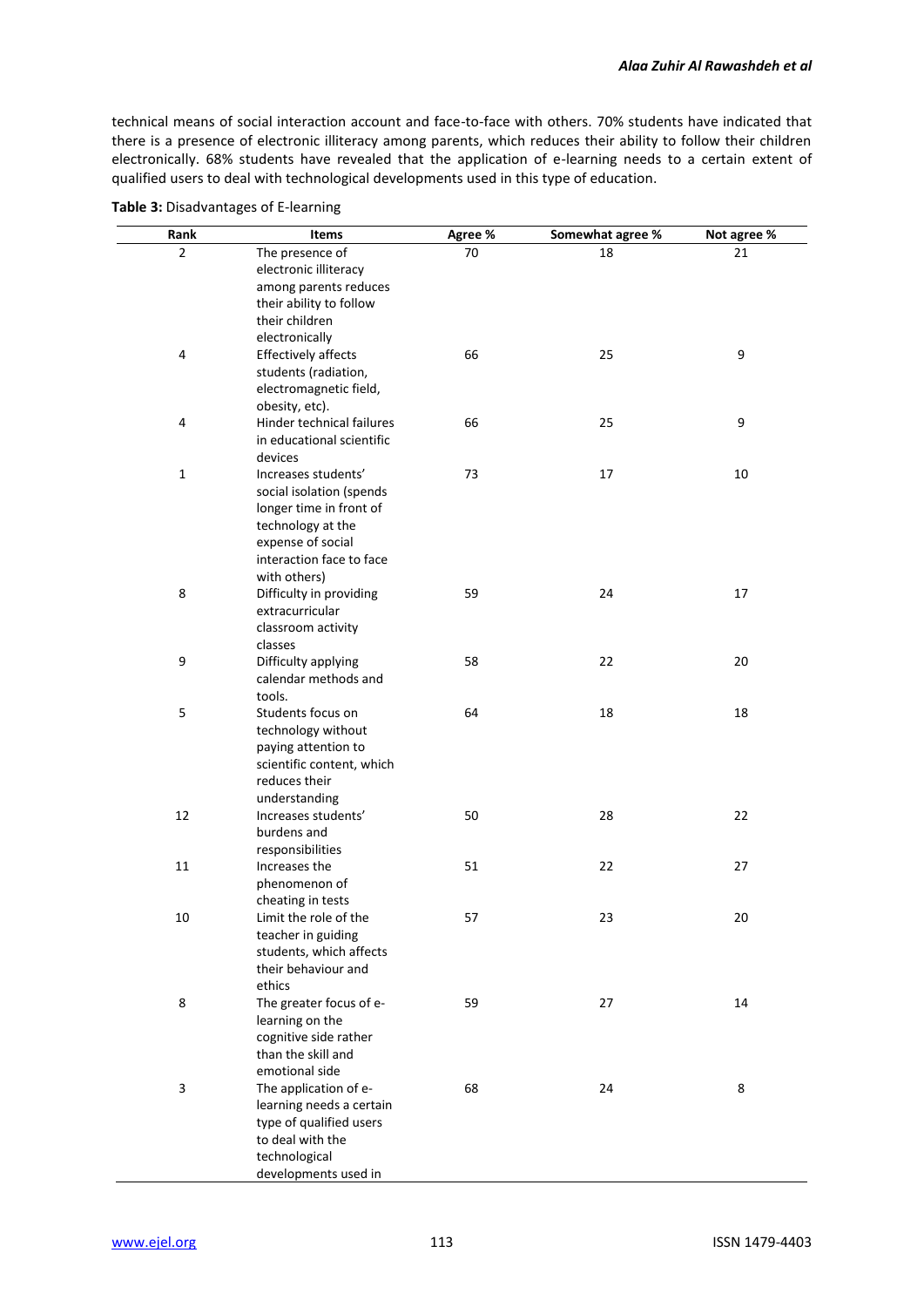| Rank           | <b>Items</b>              | Agree % | Somewhat agree % | Not agree % |
|----------------|---------------------------|---------|------------------|-------------|
|                | this type of education    |         |                  |             |
| $\overline{7}$ | The cost of e-learning,   | 60      | 28               | 12          |
|                | especially in the initial |         |                  |             |
|                | stages of its application |         |                  |             |
| 6              | E-learning lacks the      | 61      | 21               | 18          |
|                | presence of humanity      |         |                  |             |
|                | between teachers and      |         |                  |             |
|                | students                  |         |                  |             |
| $\overline{7}$ | Another person can play   | 60      | 26               | 14          |
|                | the intended role of the  |         |                  |             |
|                | learner in the learning   |         |                  |             |
|                | process                   |         |                  |             |
| $\overline{7}$ | E-learning does not       | 60      | 19               | 21          |
|                | focus on all senses, but  |         |                  |             |
|                | on the senses of hearing  |         |                  |             |
|                | and vision only without   |         |                  |             |
|                | the rest of the senses    |         |                  |             |
| $\overline{2}$ | The presence of           | 70      | 18               | 21          |
|                | electronic illiteracy     |         |                  |             |
|                | among parents reduces     |         |                  |             |
|                | their ability to follow   |         |                  |             |
|                | their children            |         |                  |             |
|                | electronically            |         |                  |             |
| 4              | Effectively affects       | 66      | 25               | 9           |
|                | students (radiation,      |         |                  |             |
|                | electromagnetic field,    |         |                  |             |
|                | obesity, etc)             |         |                  |             |

**Table 4:** Other Advantages and Disadvantages

|                | <b>Advantages</b>                                                                                                                                                                                                                                                                                                            | <b>Disadvantages</b>                                                                                                                                                                                                                                                                                                     |
|----------------|------------------------------------------------------------------------------------------------------------------------------------------------------------------------------------------------------------------------------------------------------------------------------------------------------------------------------|--------------------------------------------------------------------------------------------------------------------------------------------------------------------------------------------------------------------------------------------------------------------------------------------------------------------------|
| $\mathbf{1}$   | Easy to communicate                                                                                                                                                                                                                                                                                                          | Difficulty for the beginner                                                                                                                                                                                                                                                                                              |
| $\overline{2}$ | Develop individual skills                                                                                                                                                                                                                                                                                                    | Lack of availability at times and<br>It needs more time                                                                                                                                                                                                                                                                  |
| 3              | Increase students' skill in education                                                                                                                                                                                                                                                                                        | Addiction using electronics and<br>dependence                                                                                                                                                                                                                                                                            |
| 4              | Our cartons provide heavy book carry                                                                                                                                                                                                                                                                                         | When using electronics, we don't<br>seem to be studying for parents and<br>they think we're playing and wasting<br>time                                                                                                                                                                                                  |
| 5              | Opening the field to increase the level<br>of education / culture in general and<br>development by taking courses<br>through the Internet and dialogue<br>sessions and participation in<br>discussions there are those who ask<br>students to participate in a voice and<br>this limits all the negatives<br>mentioned above | It is according to the teacher or the<br>recipient of the scientific material and<br>his ability to communicate<br>information and respond to his<br>students and seized and enforce<br>respect                                                                                                                          |
| 6              | Helping students among themselves,<br>especially at the time of the exam                                                                                                                                                                                                                                                     | Reduces teachers' interest in the<br>material                                                                                                                                                                                                                                                                            |
| 7              | Facilitate study and communication<br>with teachers in all comfort                                                                                                                                                                                                                                                           | Upgrading of devices is possible to<br>lead to delay in dealing                                                                                                                                                                                                                                                          |
| 8              | Teach the learner and the teacher<br>with ease with each other at any time                                                                                                                                                                                                                                                   | The material is defined in a particular<br>framework and the difficulty of<br>absorption because of the same way<br>reading from PowerPoint, for<br>example, this becomes a very boring<br>routine unlike the explanation<br>without electronic devices is better<br>and education is in a wide range and<br>discussions |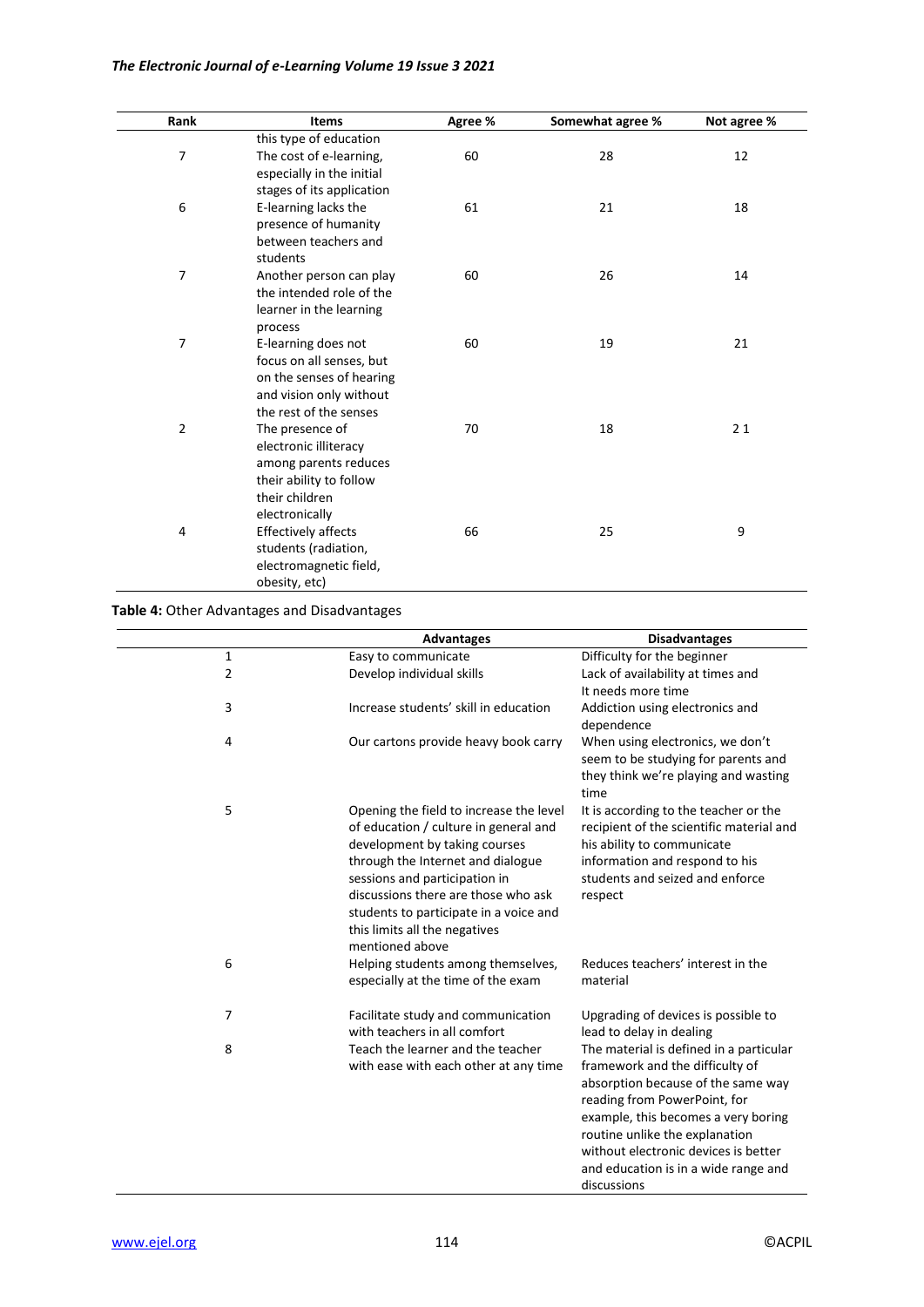|   | <b>Advantages</b> | <b>Disadvantages</b>                   |
|---|-------------------|----------------------------------------|
| 9 |                   | You cannot be called for recording his |
|   |                   | pen and needs to buy sophisticated     |
|   |                   | tools expensive price to enable it to  |
|   |                   | reverse the paper book, which only     |
|   |                   | needs a pen to record notes            |

## **5. Discussion**

Students are progressively achieving access to the far-reaching environment of online learning, specifically in the university setting. The strategy to increase technology in university setting across the UAE has consequently driven to an increasing accessibility for students to online courses in a range of subjects. The competitive atmosphere of university entry is another potential factor that has contributed to the increase of online courses being offered at the university setting. Students are taking university level courses for maintaining a competitive edge. Many of the university level courses offered to students are in an online setting. Therefore, the study has identified the advantages and disadvantages of e-learning in supporting elearners to become successful students using interactive online platforms.

Findings revealed that there were commonalities among the students' response, which links to common attributes of effective learners while each student is unique in their approach to online learning. It is observed that perceptions of students toward the advantages and disadvantages of the e-learning in university education. The findings have emphasized the aspects of the e-learning courses that potential online learners should take into account when realizing their individual preference. Based on these findings, it is essential for potential e-learners to understand the differences between an e-learning classroom setting and a conventional classroom setting as there are both advantages and disadvantages of e-learning to both environments that can probably influence their overall performance as a student (Rashid et al., 2016).

These findings have been supported through previous studies where a wide range of learning styles is one of the advantages of e-learning to students (Rusu and Tudose, 2018; Raspopovic, Cvetanovic and Jankulovic, 2016). Students also prefer what they like and e-learning allows them to prefer subjects they like and enjoy. It is also identified that students are independent to select the types of e-learning tools they preferred to use. In a number of cases, CD-ROM and internet are used as their main e-learning tools. This occurs because mostly students can get easy access to the Internet as they have the connection at home (Chang, 2016). Similarly, it has been found that a wide-range of multimedia inputs allow learners to seek knowledge that would associate to their personal and prior experiences, and involve them in interdisciplinary training.

E-learning can be a potential platform in providing a number of delivery methods for different types of learners, when compared to conventional classrooms. Furthermore, e-learning is an influential tool as it can provide unique learning styles and improve academic performances of students. Students can actively participate in e-learning environment where they can increase their thinking ability and learn independently (Dumford and Miller, 2018). Students can have systematic lessons as it provides content and exercises portrayed in animations, sounds, and videos.

Among the students, the lack of face-to-face interaction in their studies was the major disadvantage of elearning, while collaborative learning among peers is essential for the students as they improve their knowledge and exchange ideas. Students by nature are social learners who often prefer to learn and interact with their peers in groups. The tendency to surf social web extensively such as Twitter and Facebook, download games, and watch movies on YouTube was considered as another disadvantage of e-learning to students. It has been observed that social web excessively can affect the brain to shrink and the condition may lead to decline in concentration.

Alghizzawi et al. (2019) identified some of the major advantages of e-learning, as it delivers education in the virtual environment by the inclusion of different devices which include; mobile phones, personal computers, and tablets (Salloum & Al-Emran, 2018; Salloum et al. 2019). This virtual learning method help teachers and students in providing access to course contents in digital form, share knowledge, while making learning more effective with increased interaction among teachers and learners through online forums, knowledge and content sharing. These platforms stimulate learning through different features which includes, development of online courses, evaluation and monitoring of activities for students and teachers (Alghizzawi et al., 2019).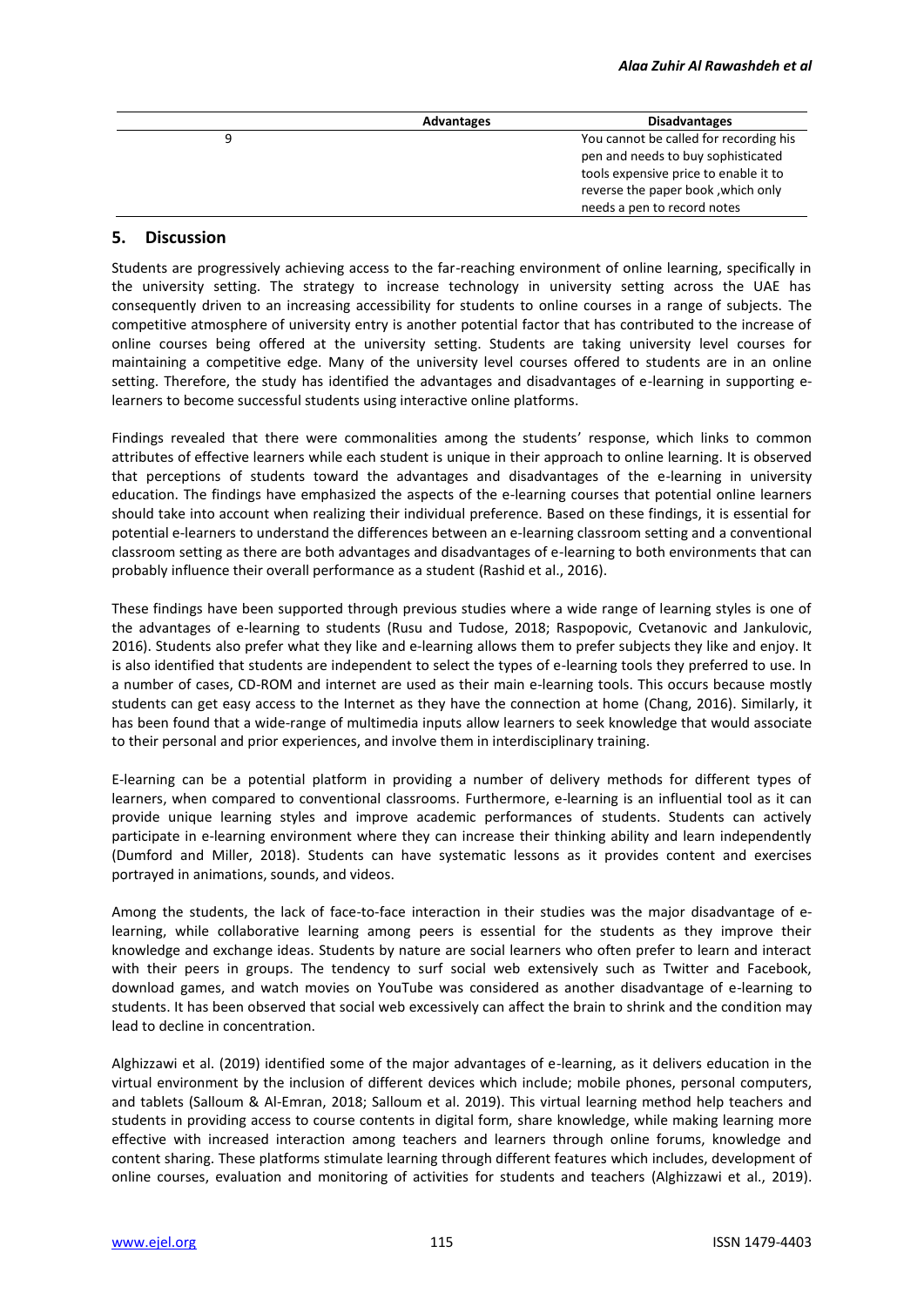Araújo Júnior and Marquesi (2009) further added that e-learning methods such as LMS help in enabling a synchronized communication, by promoting the use of different strategies while promoting a dialogue and students' active participation. In relation to the assessment methods employed in e-learning systems, Rahrouh, Taleb & Mohamed (2018) added that LMS in general has been effective, usable, efficient, manageable, and reliable. The respondents further showed a positive attitude towards the use of LMS and its effectiveness in students' assessment. While, Yilmaz (2017) identified some of the commonly used techniques in the online assessment of students in virtual learning. According to the study, the commonly used methods include; multiple choice questions, open ended questions, short answer questions, true and false statements related exercises. The researchers further examined that online exams include assignments. Upon examining the lecturer's opinion and alternative techniques of students' performance assessment, it was observed that majority of the lecturer's follow latest developed trends in evaluation and assessment of student's performance. In addition, the respondents further favoured the use of student-centered evaluation techniques (Yilmaz, 2017).

## **6. Conclusion**

E-learning is an effective tool to transfer knowledge and it has the potential for overtaking the conventional teaching method. E-learning training help learners and instructors in educational environment. Students' needs are becoming priority for instructors and; thus, universities and colleges are implementing e-learning system in their own training programs. Through the study findings, it has been identified that e-learning has been advantageous to its users in many ways. One of the most dominant characteristics of e-learning is that it ensures ease of communication between teachers and students, and contributes in developing students' skills. It further contributes in providing scientific material to students in an interesting manner. In contrast to this, elearner has developed negative influence on students as it promotes social isolation due to increase in screen time.

The study has concluded that students prefer to use e-learning since it provides chances to enhance their learning and increase their abilities. On the contrary, the support of e-learning is not adequate for assuring the advantages for effective learning students to socially interact with their fellowship and mentors during their academic year. In particular, there is an actual need for a well-established e-learning environment, which learners and instructors can rely on. E-learning will become more popular to make the users feel secure and comfortable with the complement of instructors and mentors. Future studies are required on a larger scale, including additional online courses, professors, and students to better assess the advantages, disadvantages, and useful strategies of successful students.

## **Acknowledgement**

The authors are very thankful to all the associated personnel in any reference that contributed in/for the purpose of this research. Further, this research holds no conflict of interest and is not funded through any source.

## **References**

- Aithal, P. S., and Aithal, S., 2016. Impact of on-line education on higher education system. *International Journal of Engineering Research and Modern Education (IJERME)*, 1(1), pp. 225-235.
- Alghizzawi, M., Habes, M., Salloum, S. A., Abd, M., Ghani, C. M., and Shaalan, K., 2019. The effect of social media usage on students'e-learning acceptance in higher education: a case study from the United Arab Emirates. *International Journal of Information Technology*, 3(3), 13-26.
- Al-Handhali B. A., Al-Rasbi A. T., and Sherimon P. C., 2020. Advantages and disadvantages of earning Management System (LMS) at AOU Oman. *International Journal of Technology*, 1(2), 222-228.
- Aparicio, M., Bacao, F., and Oliveira, T., 2016. Cultural impacts on e-learning systems' success. *The Internet and Higher Education*, 31, pp. 58-70.
- Arkorful, V., and Abaidoo, N., 2015. The role of e-learning, advantages and disadvantages of its adoption in higher education. *International Journal of Instructional Technology and Distance Learning*, 12(1), pp. 29-42.
- Aydin, C. C., & Tirkes, G., 2010. *Open source learning management systems in e-learning and Moodle*. In IEEE EDUCON 2010 Conference (pp. 593-600). IEEE.
- Chang, V., 2016. Review and discussion: e-learning for academia and industry. *International Journal of Information Management*, 36(3), pp. 476-485.
- Dumford, A. D., and Miller, A. L., 2018. Online learning in higher education: exploring advantages and disadvantages for engagement. *Journal of Computing in Higher Education*, 30(3), pp. 452-465.